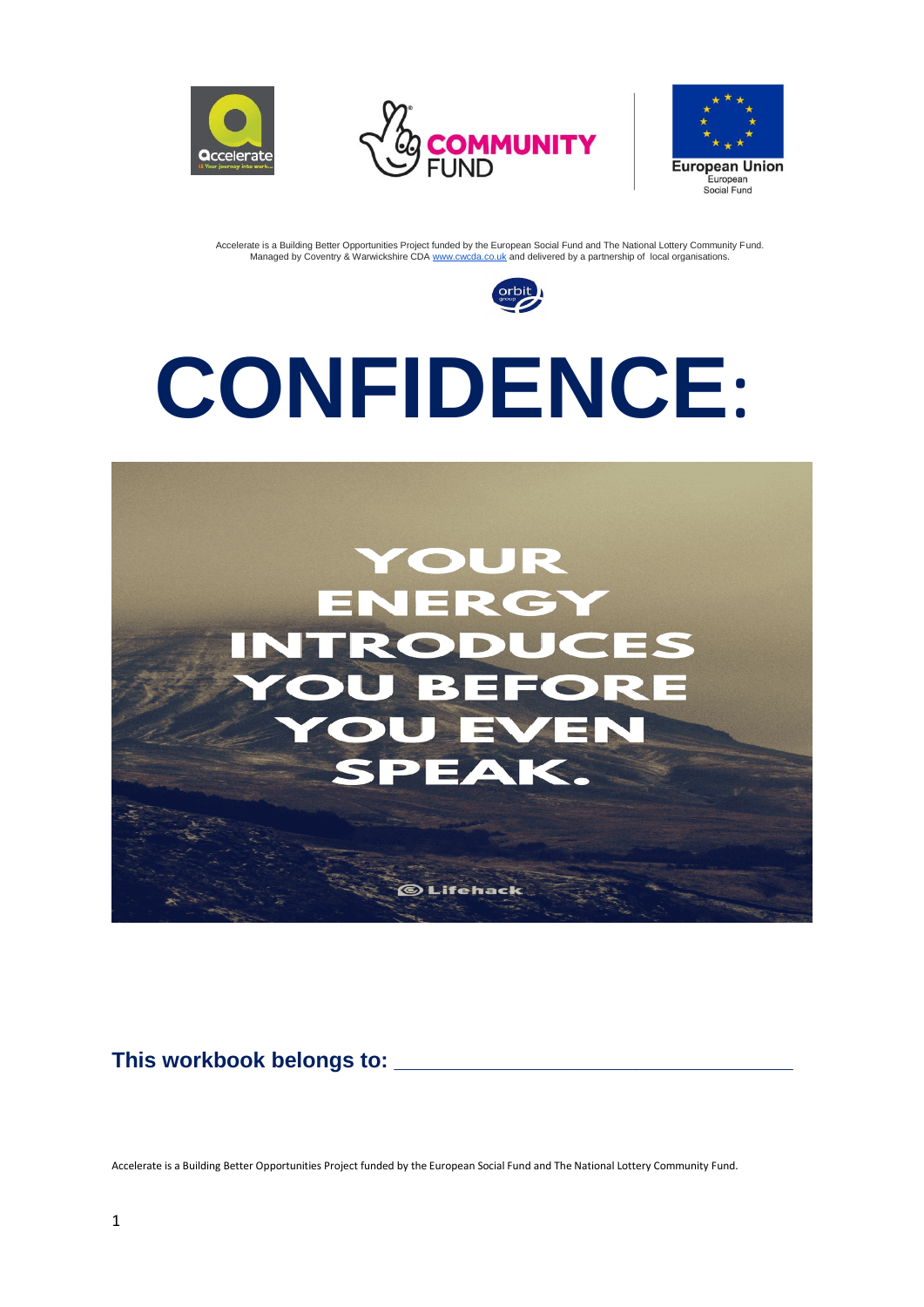







### The aim of this workbook is to help you to:



- Understand what confidence is and what it looks like.
- Understand where confidence came from.
- Explore what affects your confidence and why.
- Learn confidence techniques.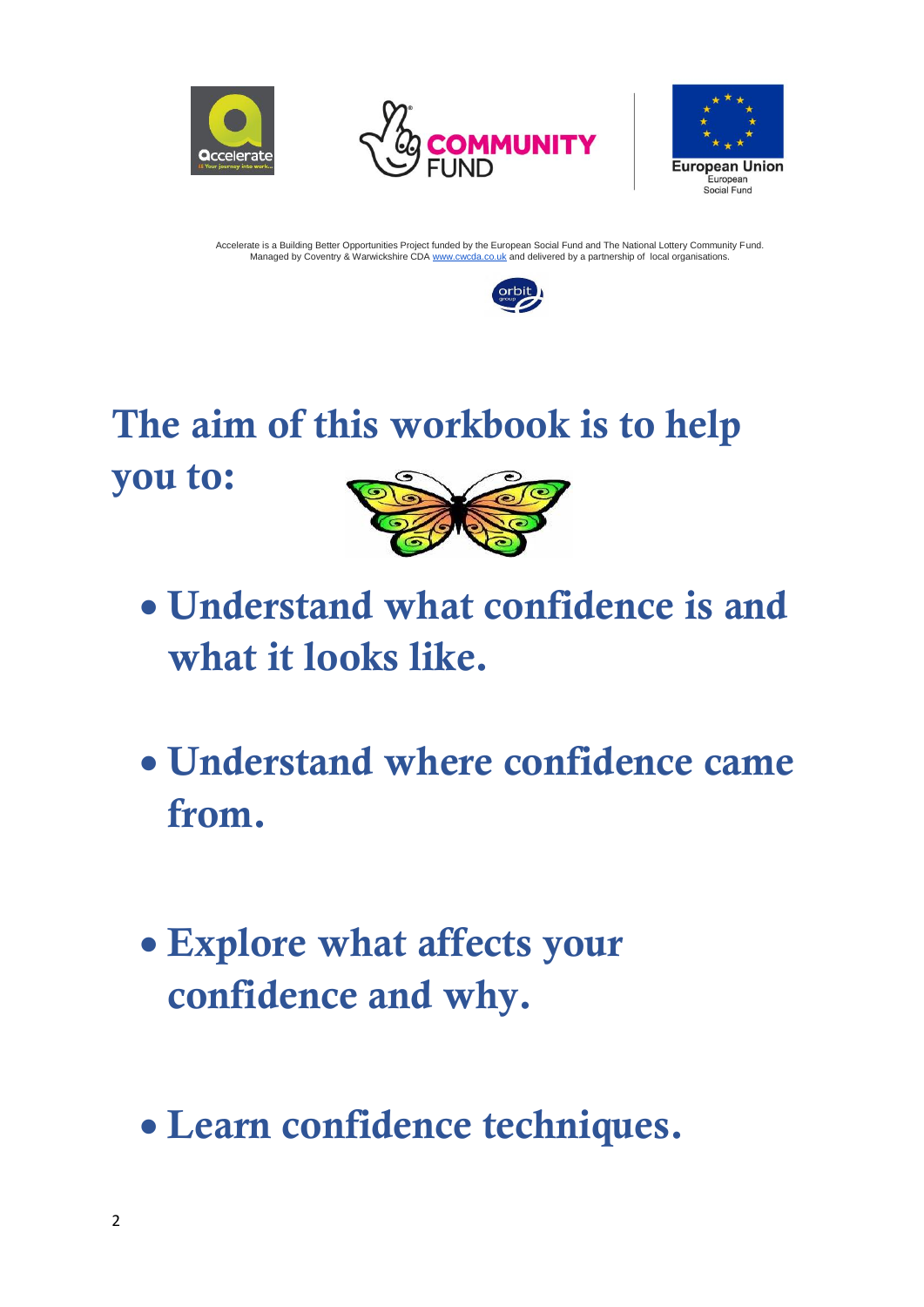









*What is confidence?*

*How would you describe confidence?*

*Where does Confidence come from?*

*Did you know that the Latin word for Confidence is Fidere which* 

\_\_\_\_\_\_\_\_\_\_\_\_\_\_\_\_\_\_\_\_\_\_\_\_\_\_\_\_\_\_\_\_\_\_\_\_\_\_\_\_\_\_\_\_\_\_\_\_\_\_\_\_\_\_\_\_\_\_\_\_\_\_\_\_ \_\_\_\_\_\_\_\_\_\_\_\_\_\_\_\_\_\_\_\_\_\_\_\_\_\_\_\_\_\_\_\_\_\_\_\_\_\_\_\_\_\_\_\_\_\_\_\_\_\_\_\_\_\_\_\_\_\_\_\_\_\_\_\_

\_\_\_\_\_\_\_\_\_\_\_\_\_\_\_\_\_\_\_\_\_\_\_\_\_\_\_\_\_\_\_\_\_\_\_\_\_\_\_\_\_\_\_\_\_\_\_\_\_\_\_\_\_\_\_\_\_\_\_\_\_\_\_\_ \_\_\_\_\_\_\_\_\_\_\_\_\_\_\_\_\_\_\_\_\_\_\_\_\_\_\_\_\_\_\_\_\_\_\_\_\_\_\_\_\_\_\_\_\_\_\_\_\_\_\_\_\_\_\_\_\_\_\_\_\_\_\_\_

 *means: to trust!*

*Confidence is a state of being certain either that a hypothesis or prediction is correct or that a chosen course of action is the best or most effective. Confidence comes from a Latin word fidere' which means "to trust"; therefore, having a self-confidence is having trust in one's self. Wikipedia* 



*Write down what affects your confidence and why it affects it?*

 $\mathcal{L}_\text{max}$  , and the contract of the contract of the contract of the contract of the contract of the contract of the contract of the contract of the contract of the contract of the contract of the contract of the contr

 $\overline{\phantom{a}}$  , and the contract of the contract of the contract of the contract of the contract of the contract of the contract of the contract of the contract of the contract of the contract of the contract of the contrac

 $\mathcal{L}_\text{max}$  , and the contract of the contract of the contract of the contract of the contract of the contract of the contract of the contract of the contract of the contract of the contract of the contract of the contr

 $\overline{\phantom{a}}$  , and the contract of the contract of the contract of the contract of the contract of the contract of the contract of the contract of the contract of the contract of the contract of the contract of the contrac

 $\overline{\phantom{a}}$  , and the contract of the contract of the contract of the contract of the contract of the contract of the contract of the contract of the contract of the contract of the contract of the contract of the contrac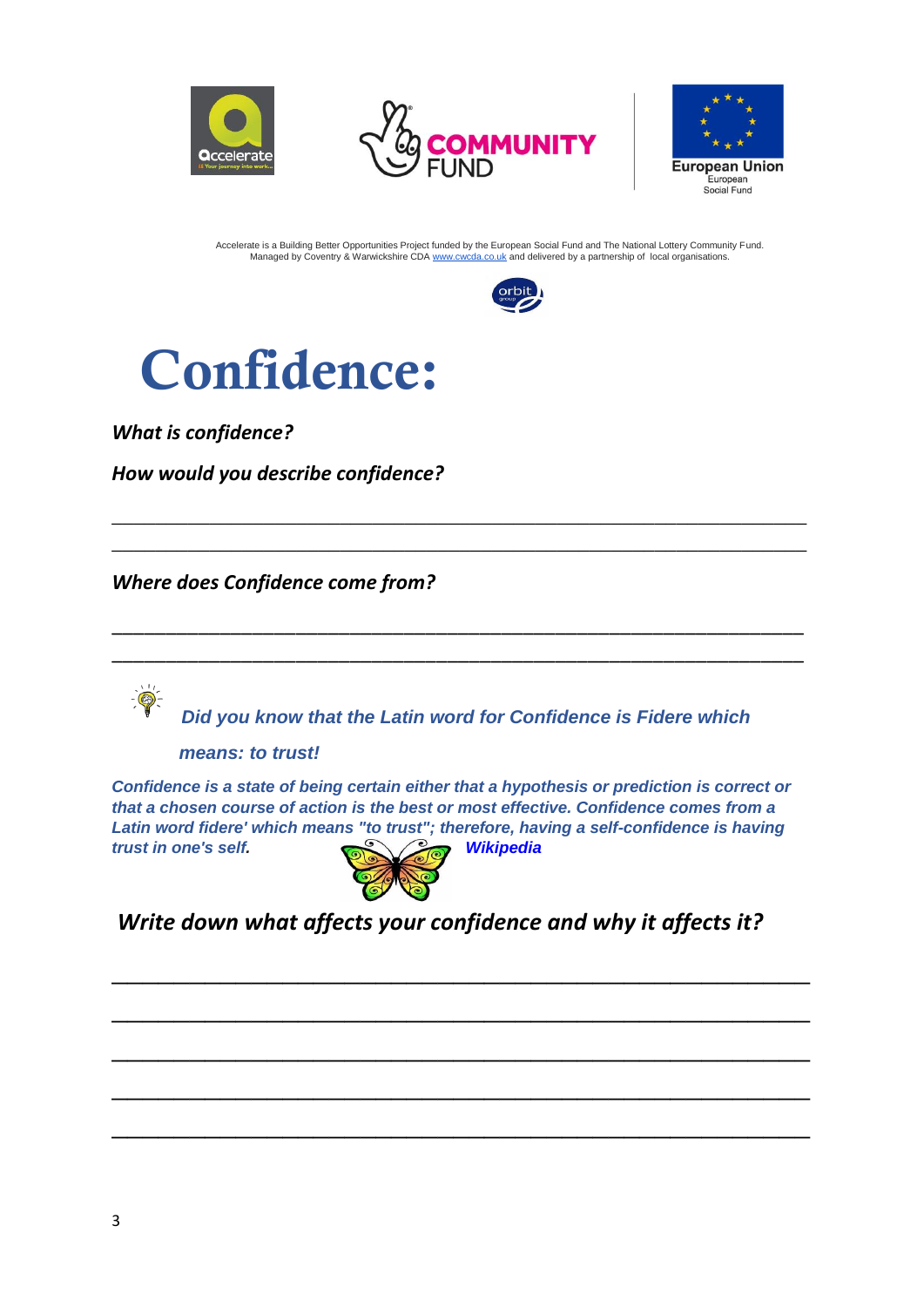







### *What does Confidence look like?*

*Describe in the boxes below what someone with high confidence and low confidence would look like. How can you tell? Think about their body language and behaviour.*

| High Confidence | Low Confidence |
|-----------------|----------------|
|                 |                |
|                 |                |
|                 |                |
|                 |                |
|                 |                |
|                 |                |
|                 |                |
|                 |                |
|                 |                |
|                 |                |
|                 |                |
|                 |                |
|                 |                |
|                 |                |
|                 |                |
|                 |                |
|                 |                |
|                 |                |
|                 |                |
|                 |                |
|                 |                |
|                 |                |
|                 |                |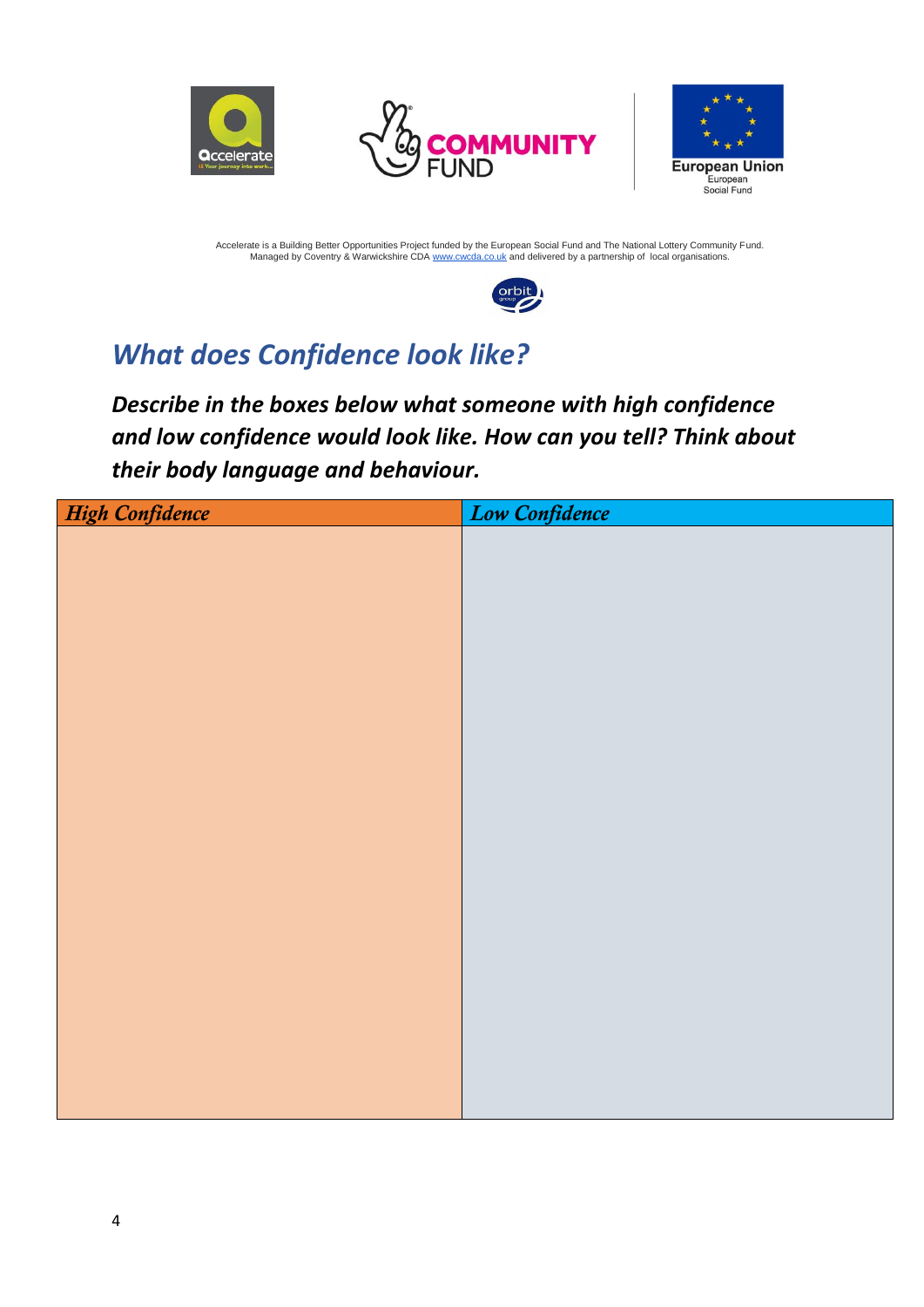







## **Can you Measure Confidence?**

### **Confidence: Where are you now?**

- Circle the number that represents where you feel you are at this moment.
- Next circle the number that represents where you would like your confidence to be.

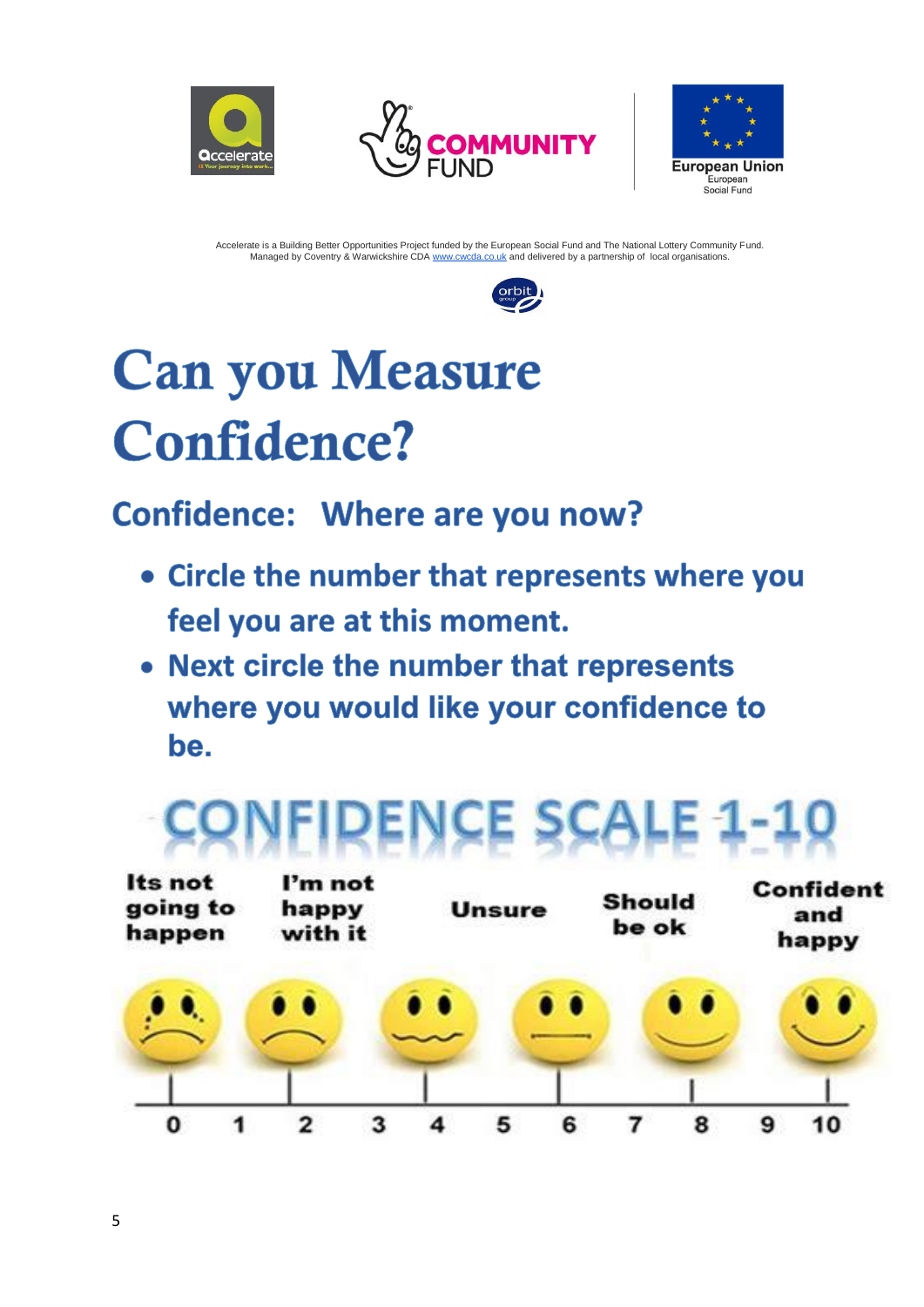







### *Up to 85% of people in the UK admit that they are not confident in themselves! (Source: yougov.co.uk)*

**Which means that confidence is a trick. So how do you fake it until you make it?**

### **Try these Confidence Tricks Techniques**

- ➢ **Grounding –** Stand or sit up straight with feet firmly on the floor when having to make important phone calls or have serious discussions - the effect of grounding helps you to feel stabilised.
- ➢ **Walk Tall -** Keep shoulders back. Head looking straight ahead.
- ➢ **Smile -** unless the conversation is very sombre, the act of smiling acts as a relaxant for you and the other person.
- ➢ **Eye contact -** Look at the other person's ear lobe if you struggle with direct eye contact.
- ➢ **Mirror** the other person's body language to show you are listening, physically- head nodding in agreement for example or making listening sounds, uh ha, oh ok, and repeating occasional words at end of sentence: "so I told him that I felt annoyed and really upset. You: "hmm you must have been annoyed."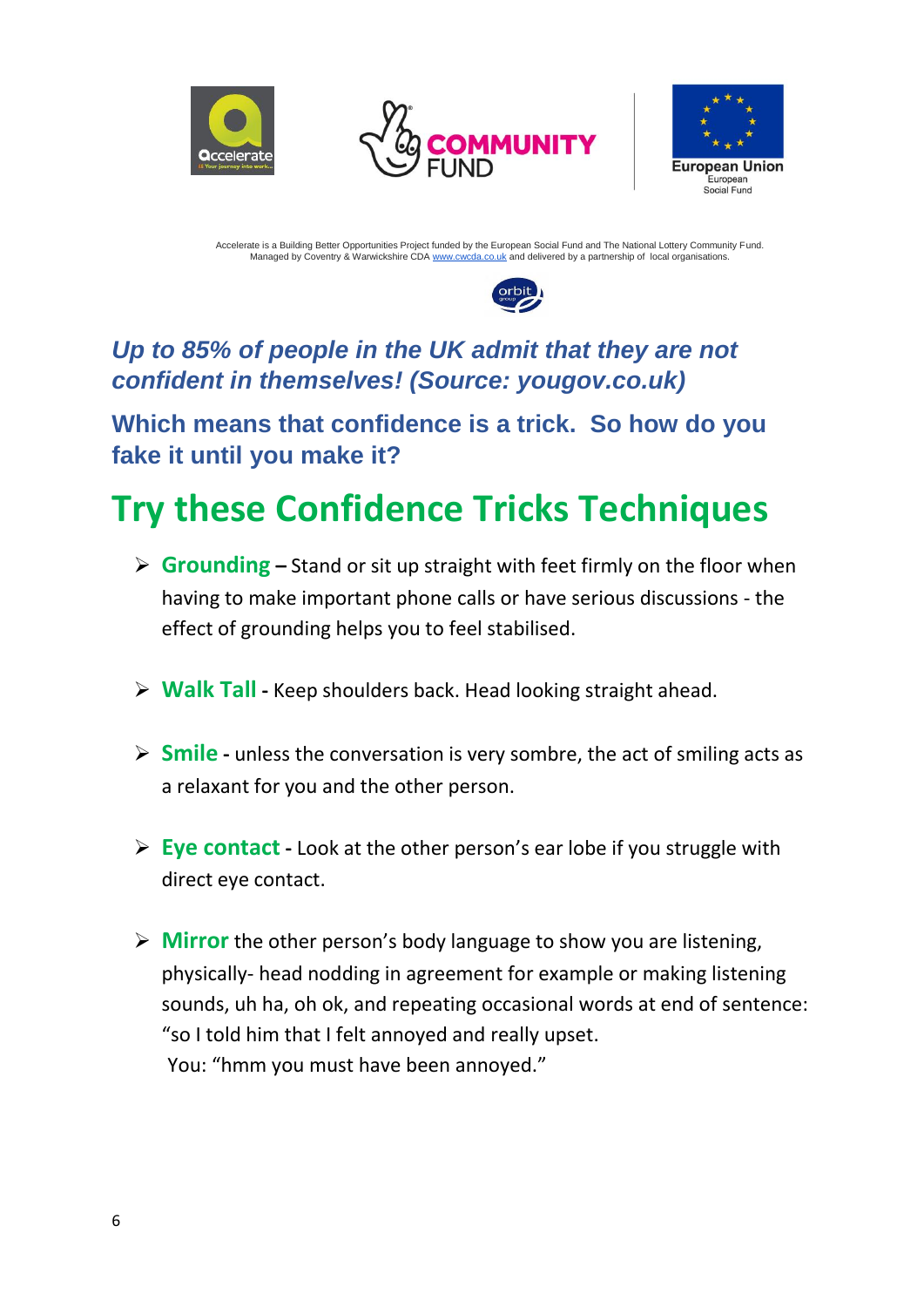







### ➢ **Watch your body language-** correct if needs be:

Are your arms folded? Unfold them.

Are you hugging yourself? Keep your arms at your sides.

Are you clasping your hands in front of you? Unclasp them.

Is your body half turned away? Turn around to face head on or slightly to the side.

➢ **Breathe-** Breathe properly, take a deep breathe before you start talking, slow down, pause, breathe, think, then talk.

**Remember confidence is like a muscle, the more you exercise it the BIGGER it grows!** 





*Challenge: At the next social event you attend, instead of hiding in a corner try standing in the middle of the room. Keep your body language relaxed and smile and make eye contact, nodding your head in acknowledgement at anyone who looks your way. Within a few minutes people will naturally approach you as they want some of that confidence you are showing. Don't be disheartened if it takes several attempts and congratulate yourself for every time you try this!*